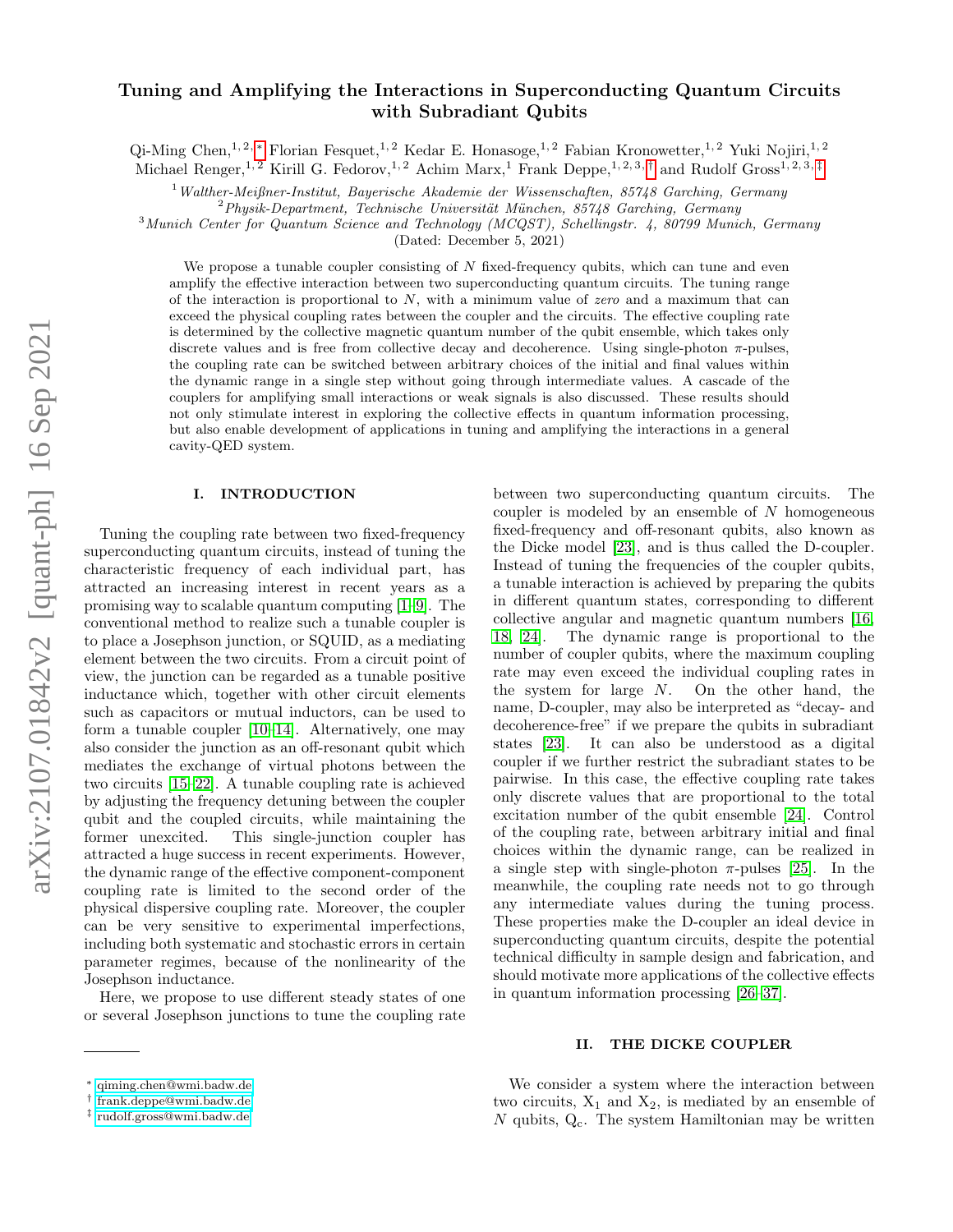

<span id="page-1-0"></span>FIG. 1. (a)-(c), Schematic of the D-coupler (green) between two resonators,  $R_1$  and  $R_2$ , one resonator and one qubit,  $R_1$  and  $Q_2$ , as well as two qubits,  $Q_1$  and  $Q_2$ , which are colored in red and blue, respectively. The coupler is labelled as  $Q_c$ , which is an ensemble of  $N$  qubits. The effective coupling rate between the two circuits is determined by the collective magnetic quantum number, m, of  $Q_c$ . (d), A change of the magnetic quantum number,  $m \to m'$ , can be realized in a single step by applying  $(m' - m)$  single photons to  $(m' - m)$  Wilkinson power dividers, each of which couples to two qubits in the ensemble with a  $\pi$  phase difference. We note that the qubit number in the ensemble, N, is assumed to be even, while an odd N leads to a finite minimum coupling rate corresponding to the magnetic quantum numbers  $\pm 1/2$ . (e), A cascade of D layers of D-couplers (green) to mediate the interaction between two qubits colored in red and blue.

as  $(\hbar = 1)$  [\[38\]](#page-10-1)

$$
H = \sum_{m=1}^{2} \sum_{n=1}^{N} \omega_m x_m^{\dagger} x_m + \frac{\omega_n}{2} \sigma_n^z + g_{m,n} \left( x_m^{\dagger} + x_m \right) \sigma_n^x + \sum_{(n,n')} g_{n,n'} \left( \sigma_n^{\dagger} \sigma_{n'}^{-} + \sigma_n^{-} \sigma_{n'}^{+} \right). \tag{1}
$$

Here,  $\omega_m$ ,  $x_m$ , and  $x_m^{\dagger}$  are the resonant frequency, raising, and lowering operators of circuit  $X_m$ . Furthermore,  $\omega_n$  and  $\sigma_n^{\alpha}$  with  $\alpha = x, y, z$  are the characteristic frequency and the standard Pauli operators of the *n*th coupler qubit,  $g_{\alpha,\beta}$  is the physical coupling rate between the two parts  $\alpha$  and  $\beta$ , and  $(n, n')$ takes all possible pairs in the ensemble. Depending on the commutation and anti-commutation relations between  $x_m$  and  $x_m^{\dagger}$ , the above model can be used to describe a resonator-resonator (R-R) coupler  $(x_1 \equiv r_1,$  $x_2 \equiv r_2$ ), a resonator-qubit (R-Q) coupler  $(x_1 \equiv r_1,$  $x_2 \equiv \sigma_2^-$ ), or a qubit-qubit (Q-Q) coupler  $(x_1 \equiv \sigma_1^-$ ,  $x_2 \equiv \sigma_2^{-}$ , as schematically shown in Fig. [1\(](#page-1-0)a)-(c).

Assuming that the coupler qubits are largely detuned from the two circuits to be coupled, i.e.,  $g_{m,n} \ll$  $\Delta_{m,n}, \Sigma_{m,n}$  where  $\Delta_{m,n} = \omega_m - \omega_n$  and  $\Sigma_{m,n} = \omega_m + \omega_n$ , a dispersive approximation (DA) may be applied to Eq. [\(1\)](#page-1-1) that diagonalizes the coupler degree of freedom to the second order of  $g_{m,n}$ . For simplicity and in the same spirit of the Dicke [\[23\]](#page-9-5) or Tavis-Cummings model [\[39,](#page-10-2) [40\]](#page-10-3), we further assume the qubits to be homogeneous and use the collective angular momentum operators,  $J^{\alpha} = \sum_{n=1}^{N} \sigma_n^{\alpha}$  with  $\alpha = x, y, z$ , to describe the whole ensemble [\[41\]](#page-10-4). Then, the effective Hamiltonian can be written in a more compact form (see Appendix [A](#page-5-0) for detailed derivation)

$$
\tilde{H} = \sum_{m=1}^{2} \omega_m x_m^{\dagger} x_m + \frac{1}{2} \left[ \omega_c + \chi_m^- \left( x_m + x_m^{\dagger} \right)^2 \right] J^z
$$

$$
- \sum_{m=1}^{2} \frac{g_1 g_2}{2} \left( \frac{1}{\Delta_m} - \frac{1}{\Sigma_m} \right) J^z \left( x_1^{\dagger} + x_1 \right) \left( x_2^{\dagger} + x_2 \right)
$$

$$
+ \frac{g_c}{2} \left( J^+ J^- + J^- J^+ \right) + \frac{\chi_m^+}{2} \left[ x_m, x_m^{\dagger} \right] \left( J^x \right)^2, \tag{2}
$$

<span id="page-1-1"></span>Then,  $J^z$  commutes with the Hamiltonian and can be where  $\chi_m^{\pm} = -g_m^2 (1/\Delta_m \pm 1/\Sigma_m)$ ,  $g_m \equiv g_{m,n}$ ,  $g_c \equiv$  $g_{n,n'}$ , and  $\llbracket A,B \rrbracket = AB - BA$  is the commutation<br>operator. One can verify that the angular quantum operator. One can verify that the angular quantum number, j, which is determined by  $j(j + 1) = \langle J^2 \rangle$ , is a conserved quantity. However, the magnetic quantum number, m, which is an eigenvalue of  $J^z/2$ , may not be a good quantum number because of the counterrotating term  $(J^x)^2$ . To be able to apply a rotating wave approximation (RWA), we further assume  $\chi_m^+ \ll \omega_q$ . replaced by its average during the time evolution if the system is initially prepared at its eigenstates. This results in an effective coupling rate between  $X_1$  and  $X_2$ ,

$$
g_{\text{eff}} = -\sum_{m=1}^{2} \frac{g_1 g_2}{2} \left( \frac{1}{\Delta_m} - \frac{1}{\Sigma_m} \right) \langle J^z \rangle. \tag{3}
$$

The above result indicates that an arbitrary coupling rate, which corresponds to  $-N \leq \langle J^z \rangle \leq N$ , can be achieved by preparing the qubits in different collective states  $|j, m\rangle$  with  $j = 0, \cdots, N/2, m =$  $-j, \dots, j$ . One may also prepare the coupler in an arbitrary superposition or mixture of the eigenstates  $|j, m\rangle$ , which results into a quantum effective coupling strength between the two circuits and may leads to novel applications. However, we restrict the coupler to be eigenstates in the rest of this paper. For a sufficiently large  $N$ , it is possible to achieve an effective coupling rate exceeding the physical rates between the coupler and either of the circuits,  $g_{\alpha,\beta}$ , while maintaining the requirements of DA and RWA. These properties show that a qubit ensemble described by the Dicke model can be used as a tunable coupler between two circuits and has a broad dynamic range proportional to the size of the ensemble.

<span id="page-1-2"></span>We note that the frequencies of the two circuits being coupled are not necessarily the same, and the above discussions apply to a general system which can be described by the Dicke model. One may consider using the D-coupler as a transducer which converts a microwave photon to an optical photon, and vice versa [\[15\]](#page-9-3). Here, the qubit ensemble may be made of a thin layer of spin-1/2 materials, for example, a huge and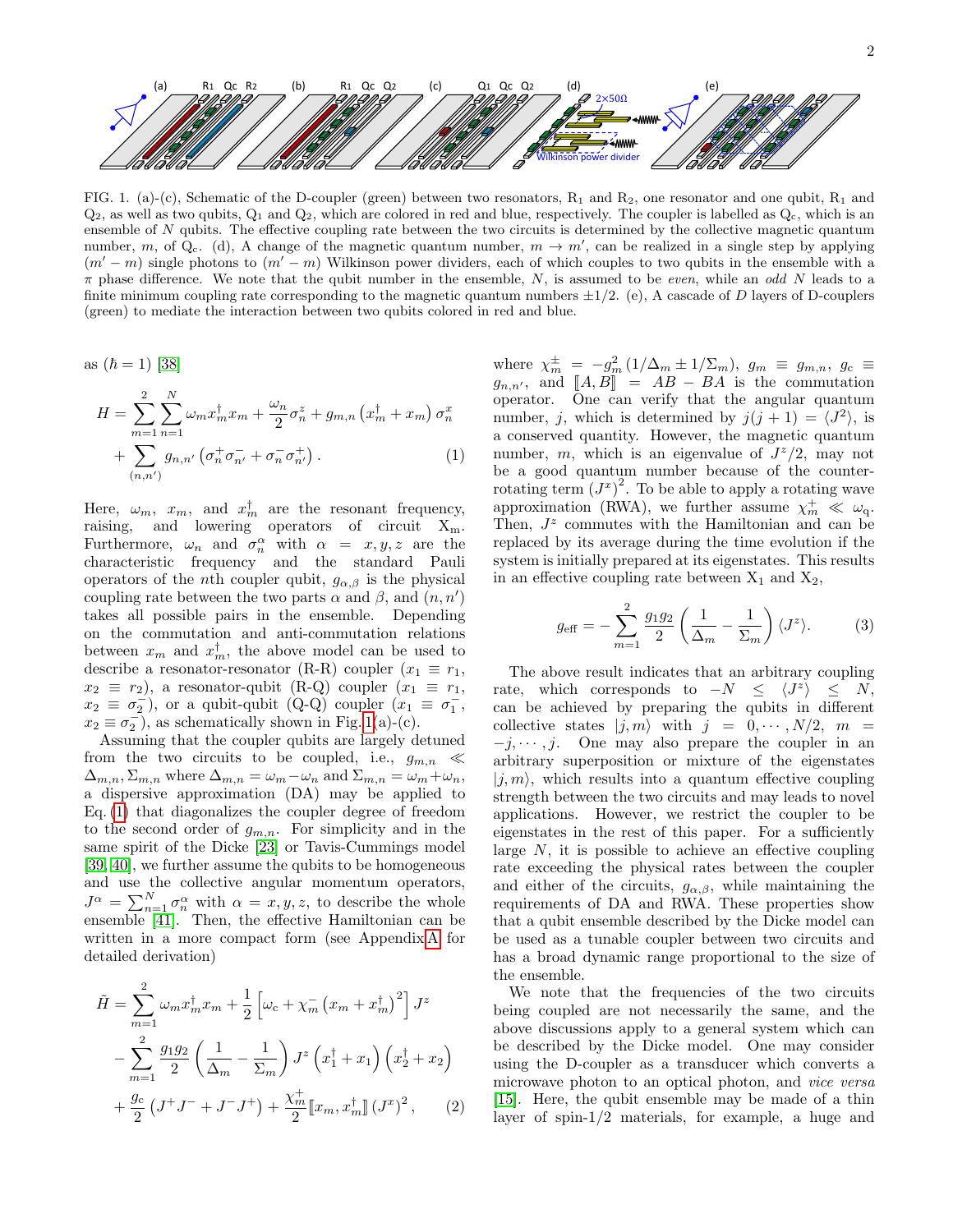

<span id="page-2-0"></span>FIG. 2. The optimal number of qubits,  $N_{\text{opt}}$ , for microwaveoptical photon conversion (left) and the absolute effective coupling rate,  $|g_{\text{eff}}|$ , between the microwave and optical modes (right). Here, the coupler frequency,  $\omega_c$ , is swept from the microwave to optical frequency. The dashed line indicates the frequency splitting between the spin- $\pm 1$  and the spin-0 states of an NV-center in the electron ground state.

homogeneous array of NV-centers, at an intermediate frequency between microwave and optical frequencies. At the optimal condition

$$
\frac{\omega_1 - \omega_2}{N} = g_2^2 \left( \frac{1}{\Sigma_2} - \frac{1}{\Delta_2} \right) - g_1^2 \left( \frac{1}{\Sigma_1} - \frac{1}{\Delta_1} \right), \quad (4)
$$

where the two physically off-resonant modes are effectively on resonance such that a single photon can be perfectly transferred between them for a time duration of  $t = (\pi + 2k\pi) / [g_1 g_2 (1/\Delta_1 - 1/\Sigma_1 + 1/\Delta_2 - 1/\Sigma_2) N]$ for  $k = 0, 1, \dots$ . This result may indicate a strong coupling rate between the microwave and optical modes for large  $N$  and, correspondingly, a high conversion efficiency ideally approaching to the unity.

For a qualitative estimation, we choose the frequency of the microwave and optical modes to be 2.744 GHz and 194.3 THz, respectively [\[42\]](#page-10-5). The coupler frequency is 2.87 GHz for an ensemble of NV centers, with a coupling strength of 1 kHz between the coupler and either of the two modes. We estimate that the optimal condition leads to an effective coupling rate at the scale of  $10^{14}$  Hz, which is in the deep strong coupling regime (Fig. [2](#page-2-0)) right). However, one should also note that the required number of homogeneous colored centers is approximately  $2.4 \times 10^{16}$ , which makes the optimal condition an extreme challenge to reach in real experiments (Fig. [2](#page-2-0) left). In these regards, a practical implementation of the transducer requires a compromise between the effective coupling rate and the optimal condition. Alternatively, one may consider using two harmonic oscillators to form an effective spin- $N/2$  coupler, which is equivalent to an ensemble of N spin- $1/2$  qubits [\[43,](#page-10-6) [44\]](#page-10-7). In either of the two cases, the collective effect of the Dicke model plays an important role in amplifying the weak interaction between the two off-resonant modes. A more detailed discussion of such a transducer relies on the specific

parameters of the system and the compromises one may take, and is thus beyond the major interest of this study.

# III. THE DECAY & DECOHERENCE-FREE **COUPLER**

The D-coupler is free from collective decay and decoherence if one restricts the collective states to a subspace spanned by subradiant states [\[23\]](#page-9-5). By definition, a subradiant state is an eigenstate of the collective angular momentum,  $J^z/2$ , with eigenvalue  $m = -j$ . In this regard, it is also an eigenstate of the collective lowering operator,  $J^-$ , with eigenvalue zero. In an open environment, the dynamics of the system may be described by the master equation with the Born-Markov approximation [\[45\]](#page-10-8)

$$
\dot{\rho} = -i[H, \rho] + \frac{\gamma}{2} \mathcal{D} \left[ J^{-} \right] \rho + \frac{\gamma_{\phi}}{2} \mathcal{D} \left[ J^{z} \right] \rho, \qquad (5)
$$

where  $\gamma$  and  $\gamma_{\phi}$  are the energy relaxation and dephasing rates of the qubit ensemble, respectively, and  $\mathcal{D}[J^{\alpha}] \rho =$  $2J^{\alpha}\rho (J^{\alpha})^{\dagger} - (J^{\alpha})^{\dagger} J^{\alpha} \rho - \rho (J^{\alpha})^{\dagger} J^{\alpha}$  is the Lindblad superoperator. One can verify that the subradiant states are also eigenstates of the Lindblad superoperator with eigenvalue zero. Thus, an arbitrary superposition of the subradiant states remains invariant during the dynamics of the open system with regard to collective decay and decoherence. Correspondingly, the effective coupling rate, which now takes only zero or negative eigenvalues of  $\langle J^z \rangle$ , is potentially stable in an open environment.

## IV. THE DIGITAL COUPLER

Tuning of the coupling rate can be made ultrafast if we further restrict the subradiant states of the coupler to be pairwise, where each adjacent qubit pair  $(2n, 2n + 1)$ takes only ground or singlet states, denoted as  $|g\rangle =$  $|0_{2n}0_{2n+1}\rangle$  and  $|s\rangle = (|1_{2n}0_{2n+1}\rangle - |0_{2n}1_{2n+1}\rangle)\sqrt{2}$  [\[25\]](#page-9-9). However, the dynamic range of the effective coupling strength is not affected because the degeneracy of the subradiant states. This restriction also relaxes the original assumption of a collective decay and decoherence for all the coupler qubits into that for each qubit pair  $(2n, 2n+1)$  [\[24\]](#page-9-8). The coupling rate is controlled digitally by counting the total number of excitations in the qubit ensemble. Different from our earlier proposal for controlling the R-R coupling rate [\[24\]](#page-9-8), we describe an alternative method that applies to a general system and results into an even faster switch of  $g_{\text{eff}}$  with beam splitters and single photon sources [\[25\]](#page-9-9).

As schematically shown in Fig. [1\(](#page-1-0)d), the control protocol may consist of a Wilkinson power divider which is modeled as a beam splitter routing an incident single microwave photon to two different paths simultaneously but with a  $\pi$ -phase difference [\[46–](#page-10-9)[49\]](#page-10-10). At the end of each path, we couple one qubit to it and describe the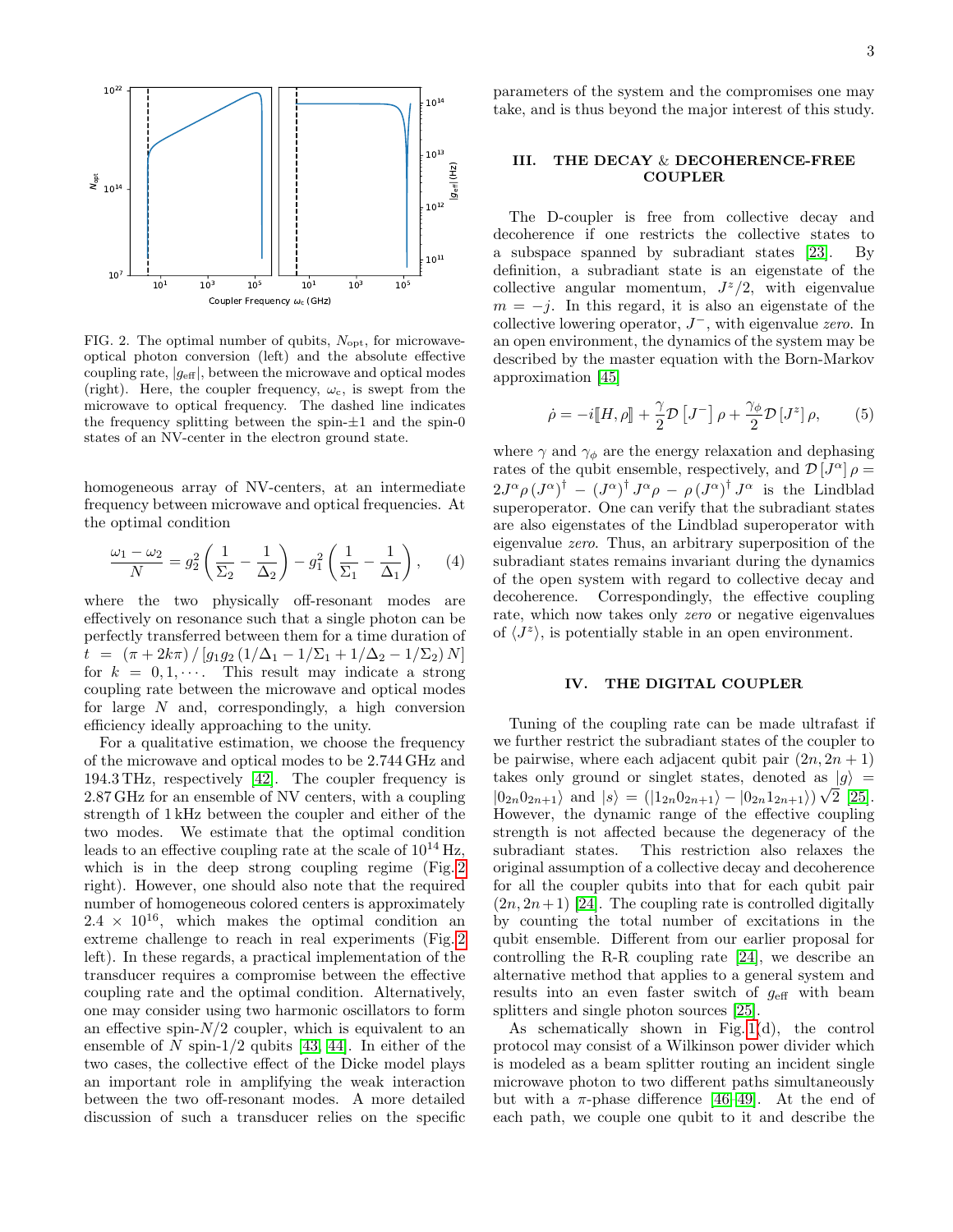photon-qubit interaction by a Jaynes-Cummings model [\[50\]](#page-10-11). Assuming that the two addressed qubits are initially in the ground state,  $|g\rangle$ , the single-photon drive increases the magnetic quantum number,  $m$ , by one and results in a singlet state  $|s\rangle$  [\[25\]](#page-9-9). Alternatively, if the qubits are initially in the singlet state, they will end up in the ground state with  $m \to (m-1)$  [\[25\]](#page-9-9). For an ensemble of  $N/2$  qubit pairs, one can apply  $N/2$  single-photon  $\pi$ pulses to them in parallel, and switch the coupling from an arbitrary initial to the final value in a single step. Interestingly, the coupling rate needs not to go through

### V. CASCADE OF D-COUPLERS

any intermediate values during the tuning process if the skew among different beam splitters is negligibly small.

The D-coupler may also be cascaded in a chain with several layers of qubit ensembles, as schematically shown in Fig. [1\(](#page-1-0)e). To simplify our discussion, we consider a system with  $D$  layers of  $N$  homogeneous qubits, where every two adjacent layers are coupled by an XY-type interaction

$$
H = \sum_{m=1}^{2} \omega_m x_m^{\dagger} x_m + \sum_{d=1}^{D} \frac{\omega_c}{2} J_d^z
$$
  
+  $g_1 \left( x_1^{\dagger} + x_1 \right) J_1^x + g_2 \left( x_2^{\dagger} + x_2 \right) J_D^x$   
+  $\sum_{d=1}^{D-1} g_c \left( J_d^{\dagger} J_{d+1}^- + J_d^- J_{d+1}^+ \right).$  (6)

We focus on the case where all the qubits are initially prepared in the ground state, corresponding to the maximum effective coupling rate between  $X_1$  and  $X_2$ . For large  $N$ , the collective qubits may be approximately described by a giant quantum oscillator with  $J_d^+ \approx$  $\overline{N}a_{d}^{\dagger}, J_{d}^{-} \approx \sqrt{N}a_{d}$ , and  $J_{d}^{z} = 2a_{d}^{\dagger}a_{d} - N$  [\[51](#page-10-12)[–55\]](#page-10-13).

Similar to the definition of magnons in a XY spin chain [\[56](#page-10-14)[–59\]](#page-10-15), we diagonalize the coupler part of the Hamiltonian by introducing a collective operator

$$
a_k^{\pm} = \sqrt{\frac{2}{D+1}} \sum_{d=1}^{D} \sin\left(\frac{dk\pi}{D+1}\right) a_d^{\pm}, \text{ for } k = 1, \cdots, D.
$$
\n(7)

We are interested in the parameter regime where all the "magnons" are largely off-resonant to the two circuits, i.e.,  $g_{m,k} \ll \Delta_{m,k}, \Sigma_{m,k}$  where  $g_{m,k}$  =  $\overline{N}g_m \sin\left[mk\pi/(D+1)\right]\sqrt{2/(D+1)}$  is the coupling rate between  $X_m$  and the magnon-like mode,  $a_k$ , at frequency  $\omega_k = \omega_c + 2g_cN\cos[k\pi/(D+1)]$ . Then, we apply a dispersive approximation (DA) to transform the component-coupler interactions into an effective interaction between  $X_1$  and  $X_2$ . The effective Hamiltonian is too complicated to display here (see Appendix [B](#page-7-0) for detail), while the effective coupling rate

is similar to the single-layer case

<span id="page-3-0"></span>
$$
g_{\text{eff}} = \frac{N g_1 g_2}{D+1} \sum_{m=1}^{2} \sum_{k=1}^{D} \sin\left(\frac{mk\pi}{D+1}\right) \left(\frac{1}{\Delta_{m,k}} - \frac{1}{\Sigma_{m,k}}\right). \tag{8}
$$

Surprisingly,  $g_{\text{eff}}$  is almost independent of the number of layers,  $D$ . For a relatively small qubit number,  $N$ , in each layer, i.e.,  $Ng_c \ll \Delta_{m,k}, \Sigma_{m,k}$ , the value of  $g_{\text{eff}}$ scales quadratically with  $N$ . With the increase of  $N$ , the exponent of the power law increases monotonically until DA breaks down. In this case, one may enlarge the detuning frequency and add more layers and qubits at the same time to achieve a balance between the amplification rate and the validity of the effective model. However, we should note that an Ising-type interaction between two adjacent layers causes a correction in Eq. [\(8\)](#page-3-0), as revealed in Appendix [B,](#page-7-0) which may lead to a larger  $g_{\text{eff}}$  in certain parameter regimes. Besides, a varying-frequency design of the coupler qubits among different layers may also lead to a different expression of  $g_{\text{eff}}$ .

### VI. SIMULATION RESULTS

<span id="page-3-1"></span>For illustration, we simulate the dynamics of a system which consists of two qubits and a D-coupler with 80 qubits, as shown in Fig. [3\(](#page-4-0)a)-(d). The two qubits are resonant at 1 GHz and largely detuned from the coupler qubits that are fixed at 4 GHz. The physical coupling rate,  $g_m$ , is set as  $+10 \text{ MHz}$ , which fulfills the requirements of both DA and RWA. The possibly small qubit crosstalk inside the coupler is neglected for simplisity. From (a) to (d), we control the effective coupling rate, from  $-4.27 \text{ MHz}$  to  $+4.27 \text{ MHz}$ , by engineering the qubit ensemble in different collective states. The coupling is completely turned off in (c), when the magnetic quantum number is zero. It also changes the sign comparing (a) and (d), which corresponds to the different signs of the magnetic quantum numbers.

Next, we keep all the coupler qubits in the ground state and increase the qubit number to 160, 240, and 320, as shown in Fig.  $3(e)$ -(g). Correspondingly, the effective coupling rate increases linearly from −8.53 through  $-12.80$  to  $-17.07$  MHz. Here, the maximum value of  $g_{\text{eff}}$  is 1.7 times larger than the physical coupling rate,  $g_m$ , while the effective Hamiltonian, Eq. [\(2\)](#page-1-2), still faithfully describes the dynamics of the system. This observation clearly demonstrates that an amplification of the interactions can be achieved in superconducting quantum circuits, which has not yet been reported in the literature. However, one may also note a small and periodic excitation of the coupler for increasingly large  $N$ , which is mainly caused by the finite ratio of  $g_m/\Delta_m$  that limits the accuracy of the DA. These ripples can be effectively suppressed by increasing the detuning frequency and the qubit number by the same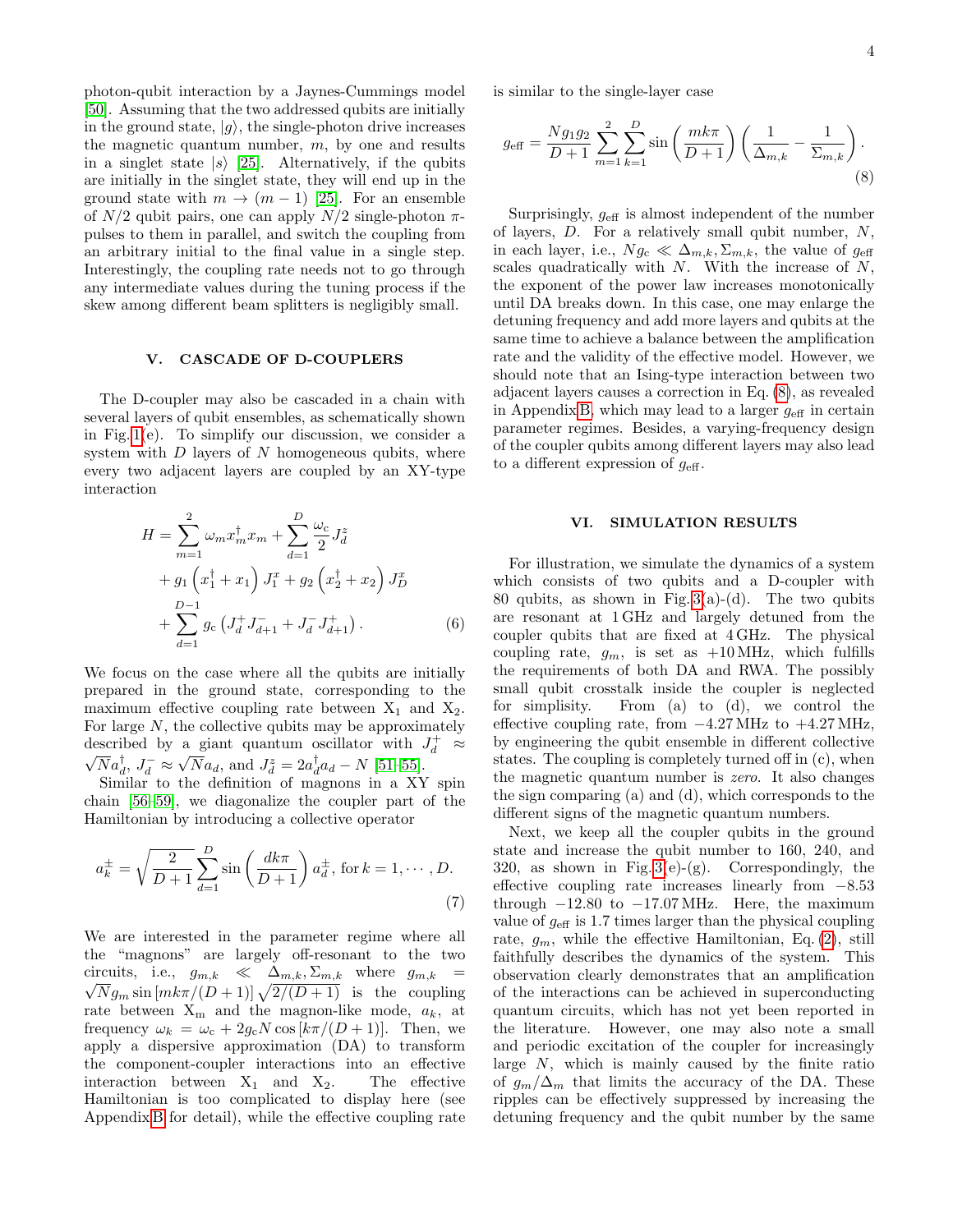

<span id="page-4-0"></span>FIG. 3. (a)-(d), When operating a 80-qubit coupler with different magnetic quantum numbers,  $m$ , the two qubits under coupled exchange photons with different Rabi frequency. The interaction can be turned off when  $m = 0$ , while the maximum coupling rate,  $\pm 4.27$  MHz, is achieved when  $m = \pm 40$ . (e)-(g), Keeping the parameters unchanged while increasing the number of coupler qubits from 160 to 320, the effective coupling rate increases linearly from −8.53 MHz through −12.80 MHz to −17.07 MHz. In the last case,  $|g_{\text{eff}}|$  is 1.7 times larger than the physical coupling rate between a single qubit and the coupler. (h), Dynamics of the system with a cascade of two couplers, where each layer contains 240 homogeneous qubits. In all the panels, the red and blue curves correspond to the population of the two qubits under coupled, and green curves the magnetic quantum number of the qubit ensemble deviating from  $m$ . They are the simulation result with the original Hamiltonians, Eq. [\(1\)](#page-1-1) and [\(6\)](#page-3-1), while the dashed curves correspond to the predictions of the effective Hamiltonians.

scaling factor, while keeping the effective coupling rate unchanged.

In Fig. [3\(](#page-4-0)h), we simulate the system dynamics with a two-layer coupler, where each layer contains 240 collective qubits. The coupling rate between two adjacent layers,  $g_{\alpha}$ , is assumed to be  $+10 \text{ MHz}$ , while the other parameters are set identical to (a)-(g). Regardless of the noticeable ripples in the excitation numbers, we obtain an effective coupling rate of around  $+20.77 \text{ MHz}$ , which is much larger than that for the single layer case shown in (f). The sign of the coupling rate is also different from (f). However, considering the total number of 480 qubits in the two-layer coupler, adding more layers may not amplify the interactions as efficiently as increasing the number of qubits in a single layer, which is estimated to be −25.60 MHz for the same number of qubits. Moreover, the amplification rate may even decrease when adding an addition layer in certain scenarios. For example, we obtain an effective coupling rate of  $+5.12 \text{ MHz}$  for two layers of 160 qubits, while it is −8.53 MHz for a single layer of 160 qubits, as shown in (e).

# VII. CONCLUSIONS & OUTLOOK

We have proposed a so-called D-coupler based on the Dicke model, and showed that it can be used to tune and amplify the effective interactions between two general circuits. The effective coupling rate is controlled by the collective magnetic quantum number of the qubit ensemble, and it is free from collective decay and decoherence when the qubits are prepared in the subradiant states. The tuning procedure, from any initial to final values, is achieved in a single step by applying single-photon  $\pi$ -pulses, without going through any intermediate values. The dynamic range scales linearly with the number of qubits, where the maximum can be made larger than the physical coupling rates between the coupler and the circuits.

We have also discussed a multi-layer design of the Dcoupler. The circuit configuration is reminiscent to a traveling wave parametric amplifier (TWPA), which may be seen as a series configuration of the coupler qubits. In this perspective, amplification from the input to output fields may happen in the presence of a parametric driving field, when the effective coupling rate between the end qubits exceeds a threshold relating to their external decay rates [\[60\]](#page-10-16). However, our result may indicate that a parallel configuration of the coupler qubits may be an alternative and more efficient way to achieve quantum limited amplification at the same number of junctions.

Despite the collective properties, one major difference between the D-coupler and most of the existing proposals is that the effective coupling rate is controlled by the quantum state of the coupler but not the detuning frequency. Hence, the coupler can be made of only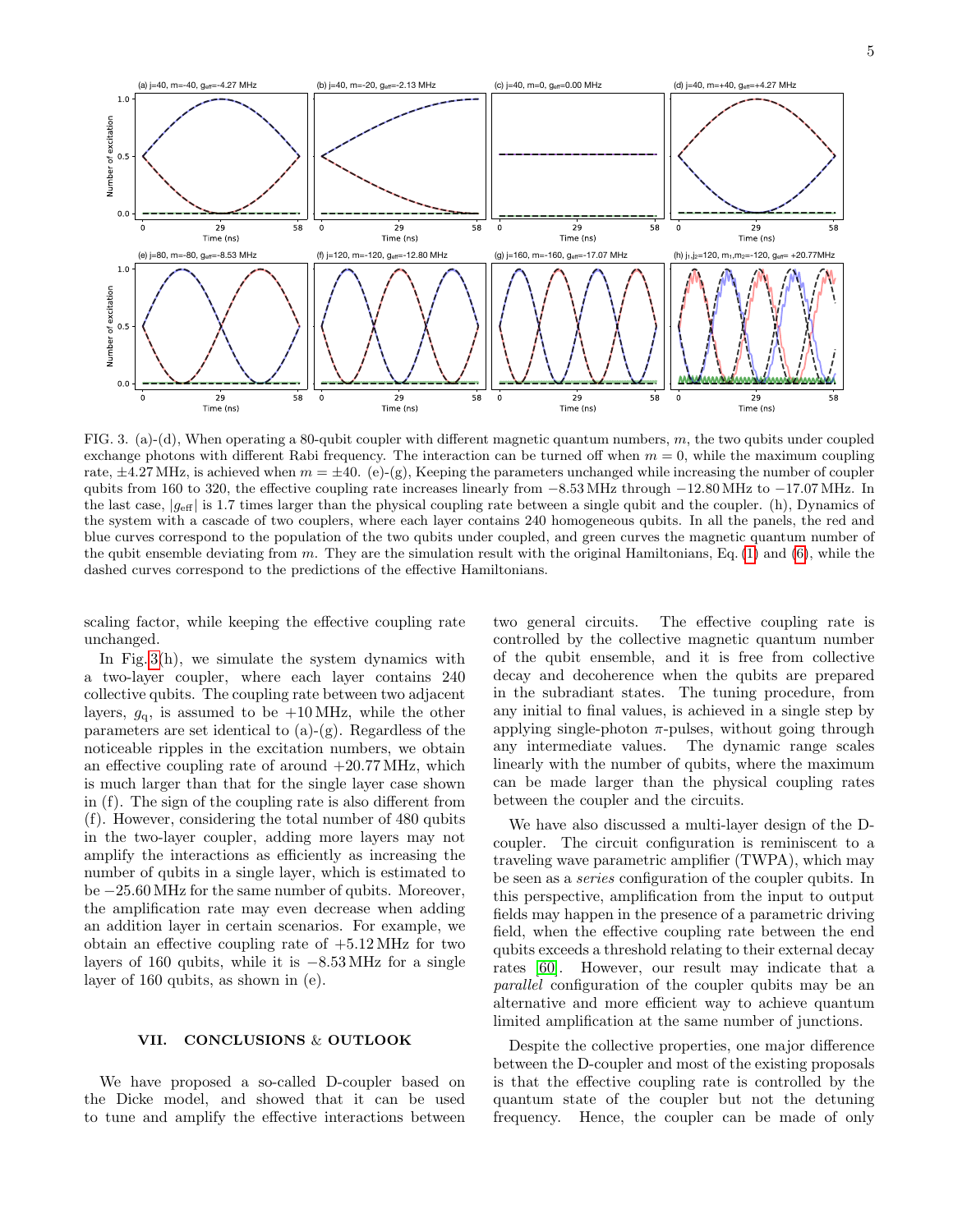one or two fixed-frequency qubits, which significantly simplifies the sample fabrication, and, most importantly, leads to a flux-free design of superconducting quantum circuits where the qubit properties can be optimized with regard to only one noise source, i.e., the charge noise. One may also consider engineering the coupler state in the steady states of a driven-dissipative setup, which relaxes the assumption of a collective reservoir and may result into a more robust implementation. An experimental realization of our protocol could offer significant advantages in designing superconducting quantum circuits for quantum information processing.

### ACKNOWLEDGEMENTS

We thank David Castells-Graells and Cosimo C. Rusconi for fruitful discussions. We use the QUANTUM add-on for Mathematica [\[61,](#page-10-17) [62\]](#page-10-18) for deriving the effective Hamiltonian, and the QuTiP package in Python [\[63\]](#page-10-19) for simulation. We acknowledge support by the German Research Foundation via Germany's Excellence Strategy (No. EXC-2111-390814868), the Elite Network of Bavaria through the program ExQM, and the European Union via the Quantum Flagship project QMiCS (No. 820505).

### <span id="page-5-0"></span>Appendix A: Effective Hamiltonian with one layer

We consider a system,  $H = H_0 + V$ , where two general circuit components are coupled via a qubit ensemble

$$
H_0 = \sum_{m=1}^2 \omega_m x_m^{\dagger} x_m + \sum_{n=1}^N \frac{\omega_n}{2} \sigma_n^z + \sum_{\{n,n'\}} g_{n,n'} \left( \sigma_n^+ \sigma_{n'}^- + \sigma_n^- \sigma_{n'}^+ \right), \tag{A1}
$$

$$
V = \sum_{m=1}^{2} \sum_{n=1}^{N} \underbrace{g_{m,n} \left( x_m^{\dagger} \sigma_n^{-} + x_m \sigma_n^{+} \right)}_{V_1} + \underbrace{g_{m,n} \left( x_m^{\dagger} \sigma_n^{+} + x_m \sigma_n^{-} \right)}_{V_2}.
$$
 (A2)

Here,  $\omega_m$ ,  $x_m$ , and  $x_m^{\dagger}$  are the resonant frequency, raising and lowering operators of the mth system component  $X_m$ . Furthermore,  $\omega_n$  and  $\sigma_n^{\alpha}$  with  $\alpha = x, y, z$  are the characteristic frequency and standard Pauli operators of the *n*th qubit in the ensemble with a total qubit number of N,  $g_{\alpha,\beta}$  is the coupling rate between the two components  $\alpha$  and  $\beta$ , and  $\{n, n'\}$  takes all possible pairs in the ensemble. To transform the component-coupler interaction into an effective component-component interaction to the second order of  $g_{\alpha,\beta}$ , we apply the following unitary transformation to the original Hamiltonian [\[64\]](#page-10-20)

$$
U = \exp\left[\sum_{m=1}^{2} \sum_{n=1}^{N} -\frac{g_{m,n}}{\Delta_{m,n}} \left(x_m^{\dagger} \sigma_n^{-} - x_m \sigma_n^{+}\right) + \sum_{m=1}^{2} \sum_{n=1}^{N} -\frac{g_{m,n}}{\Sigma_{m,n}} \left(x_m^{\dagger} \sigma_n^{+} - x_m \sigma_n^{-}\right)\right].
$$
 (A3)

On the one hand, we have  $[[H_0, X_1 + X_2]] = -V$ . The transformation can be simplified as  $U^{\dagger}HU = H_0 + (1/2)[V, X_1 + V_0]$  to the second order accuracy of  $a \neq \Delta$  and  $a \neq \Sigma$ . On the other hand, we have  $X_2$  to the second-order accuracy of  $g_{m,n}/\Delta_{m,n}$  and  $g_{m,n}/\Sigma_{m,n}$ . On the other hand, we have

$$
\llbracket V_1, X_1 \rrbracket = -\frac{g_{m,n}}{\Delta_{m,n}} \left\{ g_{m',n} \sigma_n^z \left( x_1^\dagger x_2 + x_1^\dagger x_2 \right) + g_{m,n} \left( \sigma_n^z \left\{ x_m, x_m^\dagger \right\} + \left[ x_m, x_m^\dagger \right] \right) + g_{m,n'} \left[ x_m, x_m^\dagger \right] \left( \sigma_n^+ \sigma_{n'}^- + \sigma_n^- \sigma_{n'}^+ \right) \right\},
$$
\n(A4)

$$
\llbracket V_1, X_2 \rrbracket = \frac{g_{m,n}}{\sum_{m,n}} \left\{ g_{m',n} \sigma_n^z \left( x_1^\dagger x_2^\dagger + x_1 x_2 \right) + g_{m,n} \sigma_n^z \left( x_m^{\dagger 2} + x_m^2 \right) - g_{m,n'} \left[ x_m, x_m^\dagger \right] \left( \sigma_n^+ \sigma_{n'}^+ + \sigma_n^- \sigma_{n'}^- \right) \right\},\tag{A5}
$$

$$
\llbracket V_2, X_1 \rrbracket = -\frac{g_{m,n}}{\Delta_{m,n}} \left\{ g_{m',n} \sigma_n^z \left( x_1^\dagger x_2^\dagger + x_1 x_2 \right) + g_{m,n} \sigma_n^z \left( x_m^{\dagger 2} + x_m^2 \right) + g_{m,n'} \left[ x_m, x_m^\dagger \right] \left( \sigma_n^+ \sigma_{n'}^+ + \sigma_n^- \sigma_{n'}^- \right) \right\},\tag{A6}
$$

$$
\llbracket V_2, X_2 \rrbracket = \frac{g_{m,n}}{\Sigma_{m,n}} \left\{ g_{m',n} \sigma_n^z \left( x_1^\dagger x_2 + x_1^\dagger x_2 \right) + g_{m,n} \left( \sigma_n^z \left\{ x_m, x_m^\dagger \right\} - \left[ x_m, x_m^\dagger \right] \right) - g_{m,n'} \left[ x_m, x_m^\dagger \right] \left( \sigma_n^+ \sigma_{n'}^- + \sigma_n^- \sigma_{n'}^+ \right) \right\}.
$$
\n(A7)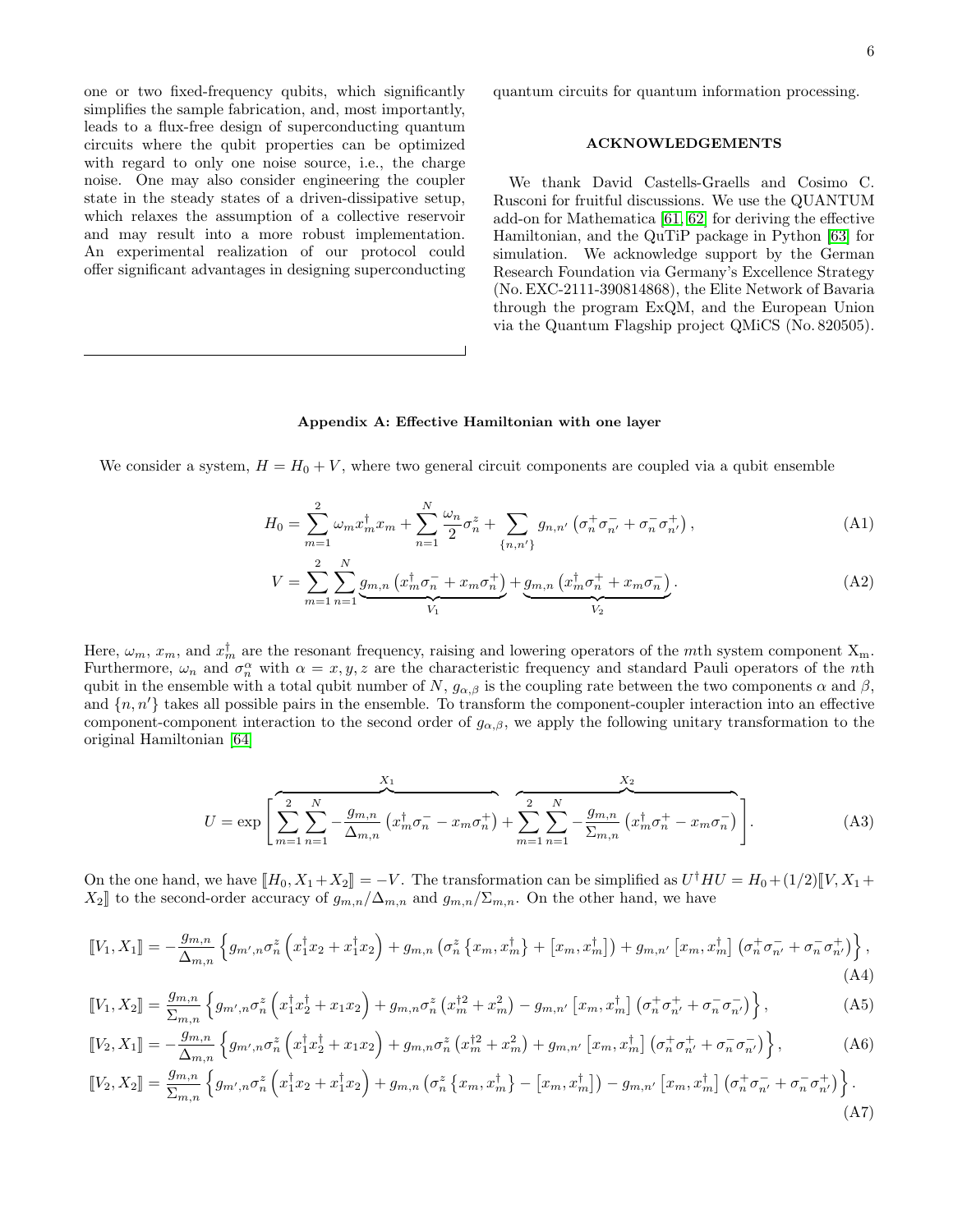$$
\tilde{H} = \omega_m x_m^{\dagger} x_m + \frac{\omega_n}{2} \sigma_n^z + \frac{g_{n,n'}}{2} \sigma_n^x \sigma_{n'}^x + \frac{g_{m,n} g_{m',n}}{2} \left( \frac{1}{\Sigma_{m,n}} - \frac{1}{\Delta_{m,n}} \right) \sigma_n^z \left( r_1^{\dagger} + r_1 \right) \left( r_2^{\dagger} + r_2 \right) \n+ \frac{g_{m,n}^2}{2} \left( \frac{1}{\Sigma_{m,n}} - \frac{1}{\Delta_{m,n}} \right) \sigma_n^z \left( x_1 + x_1^{\dagger} \right)^2 - \frac{g_{m,n}^2}{2} \left( \frac{1}{\Sigma_{m,n}} + \frac{1}{\Delta_{m,n}} \right) \left[ x_m, x_m^{\dagger} \right] \left( \sigma_n^- + \sigma_n^+ \right)^2 \n- \frac{g_{m,n} g_{m,n'}}{2} \left( \frac{1}{\Sigma_{m,n}} + \frac{1}{\Delta_{m,n}} \right) \left[ x_m, x_m^{\dagger} \right] \sigma_n^x \sigma_{n'}^x.
$$
\n(A8)

For the cases with two resonators, one resonator and one qubit, and two qubits, respectively, we have the following effective Hamiltonians

$$
\tilde{H}_{\text{R-R}} = \sum_{m=1}^{2} \sum_{n=1}^{N} \left[ \omega_{m} + g_{m,n}^{2} \left( \frac{1}{\Sigma_{m,n}} - \frac{1}{\Delta_{m,n}} \right) \sigma_{n}^{z} \right] r_{m}^{+} r_{m} + \frac{g_{1,n} g_{2,n}}{2} \left( \frac{1}{\Sigma_{m,n}} - \frac{1}{\Delta_{m,n}} \right) \sigma_{n}^{z} \left( r_{1}^{+} + r_{1} \right) \left( r_{2}^{+} + r_{2} \right) \n+ \frac{1}{2} \left[ \omega_{n} + g_{m,n}^{2} \left( \frac{1}{\Sigma_{m,n}} - \frac{1}{\Delta_{m,n}} \right) \left( r_{m}^{+} r_{m}^{+} + r_{m} r_{m} + 1 \right) \right] \sigma_{n}^{z} \n+ \sum_{n=1}^{N} \sum_{n' \neq n} \frac{1}{2} \left[ g_{n,n'} - g_{m,n} g_{m,n'} \left( \frac{1}{\Sigma_{m,n}} + \frac{1}{\Delta_{m,n}} \right) \right] \sigma_{n}^{z} \sigma_{n'}^{x},
$$
\n(A9)  
\n
$$
\tilde{H}_{\text{R-Q}} = \sum_{m=1}^{2} \sum_{n=1}^{N} \left[ \omega_{1} + g_{1,n}^{2} \left( \frac{1}{\Sigma_{1,n}} - \frac{1}{\Delta_{1,n}} \right) \sigma_{n}^{z} \right] r_{1}^{+} r_{1} + \left[ \omega_{2} + g_{2,n}^{2} \left( \frac{1}{\Sigma_{2,n}} + \frac{1}{\Delta_{2,n}} \right) \right] \frac{\sigma_{2}^{z}}{2} \n+ \frac{g_{1,n} g_{2,n}}{2} \left( \frac{1}{\Sigma_{m,n}} - \frac{1}{\Delta_{m,n}} \right) \sigma_{n}^{z} \left( r_{1}^{+} + r_{1} \right) + g_{2,n}^{2} \left( \frac{1}{\Sigma_{2,n}} - \frac{1}{\Delta_{2,n}} \right) \right] \sigma_{n}^{z} \n+ \frac{1}{2} \left[ \omega_{n} + g_{1,n}^{2} \left( \frac{1}{\Sigma_{1,n}} - \frac{1}{\Delta_{1,n}} \right) \left( r_{1}
$$

If we further assume the homogeneity among the coupler qubits, we use the collective angular momentum operators to describe the whole qubit ensemble and arrive at a more compact form of the effective Hamiltonian. They are

$$
\tilde{H}_{R-R} = \sum_{m=1}^{2} \left[ \omega_m + g_m^2 \left( \frac{1}{\Sigma_m} - \frac{1}{\Delta_m} \right) J^z \right] r_m^{\dagger} r_m + \frac{g_1 g_2}{2} \left( \frac{1}{\Sigma_m} - \frac{1}{\Delta_m} \right) J^z \left( r_1^{\dagger} + r_1 \right) \left( r_2^{\dagger} + r_2 \right) \n+ \frac{1}{2} \left[ \omega_c + g_m^2 \left( \frac{1}{\Sigma_m} - \frac{1}{\Delta_m} \right) \left( r_m^{\dagger} r_m^{\dagger} + r_m r_m + 1 \right) \right] J^z + \frac{1}{2} \left[ g_c - g_m^2 \left( \frac{1}{\Sigma_m} + \frac{1}{\Delta_m} \right) \right] (J^x)^2 ,
$$
\n
$$
\tilde{H}_{R-Q} = \sum_{m=1}^{2} \left[ \omega_1 + g_1^2 \left( \frac{1}{\Sigma_1} - \frac{1}{\Delta_1} \right) J^z \right] r_1^{\dagger} r_1 + \left[ \omega_2 + g_2^2 \left( \frac{1}{\Sigma_2} + \frac{1}{\Delta_2} \right) (J^x)^2 \right] \frac{\sigma_2^z}{2} + \frac{g_1 g_2}{2} \left( \frac{1}{\Sigma_m} - \frac{1}{\Delta_m} \right) J^z \left( r_1^{\dagger} + r_1 \right) \sigma_2^x \n+ \frac{1}{2} \left[ \omega_c + g_1^2 \left( \frac{1}{\Sigma_1} - \frac{1}{\Delta_1} \right) \left( r_1^{\dagger} r_1^{\dagger} + r_1 r_1 + 1 \right) + g_2^2 \left( \frac{1}{\Sigma_2} - \frac{1}{\Delta_2} \right) \right] J^z \n+ \frac{1}{2} \left[ g_c - g_1^2 \left( \frac{1}{\Sigma_1} + \frac{1}{\Delta_1} \right) \right] (J^x)^2 ,
$$
\n
$$
\tilde{H}_{Q-Q} = \sum_{m=1}^{2} \left[ \omega_m + g_m^2 \left( \frac{1}{\Sigma_1} + \frac{1}{\Delta_1} \right) (J^x)^2 \right] \frac{\sigma_m^z
$$

$$
H_{\mathbf{Q}\text{-}\mathbf{Q}} = \sum_{m=1}^{\infty} \left[ \omega_m + g_m^2 \left( \frac{1}{\Sigma_m} + \frac{1}{\Delta_m} \right) (J^x)^2 \right] \frac{\omega_m}{2} + \frac{9192}{2} \left( \frac{1}{\Sigma_m} - \frac{1}{\Delta_m} \right) J^z \sigma_1^x \sigma_2^x
$$
  
+ 
$$
\frac{1}{2} \left[ \omega_c + g_m^2 \left( \frac{1}{\Sigma_m} - \frac{1}{\Delta_m} \right) \right] J^z + \frac{1}{2} g_c (J^x)^2.
$$
 (A14)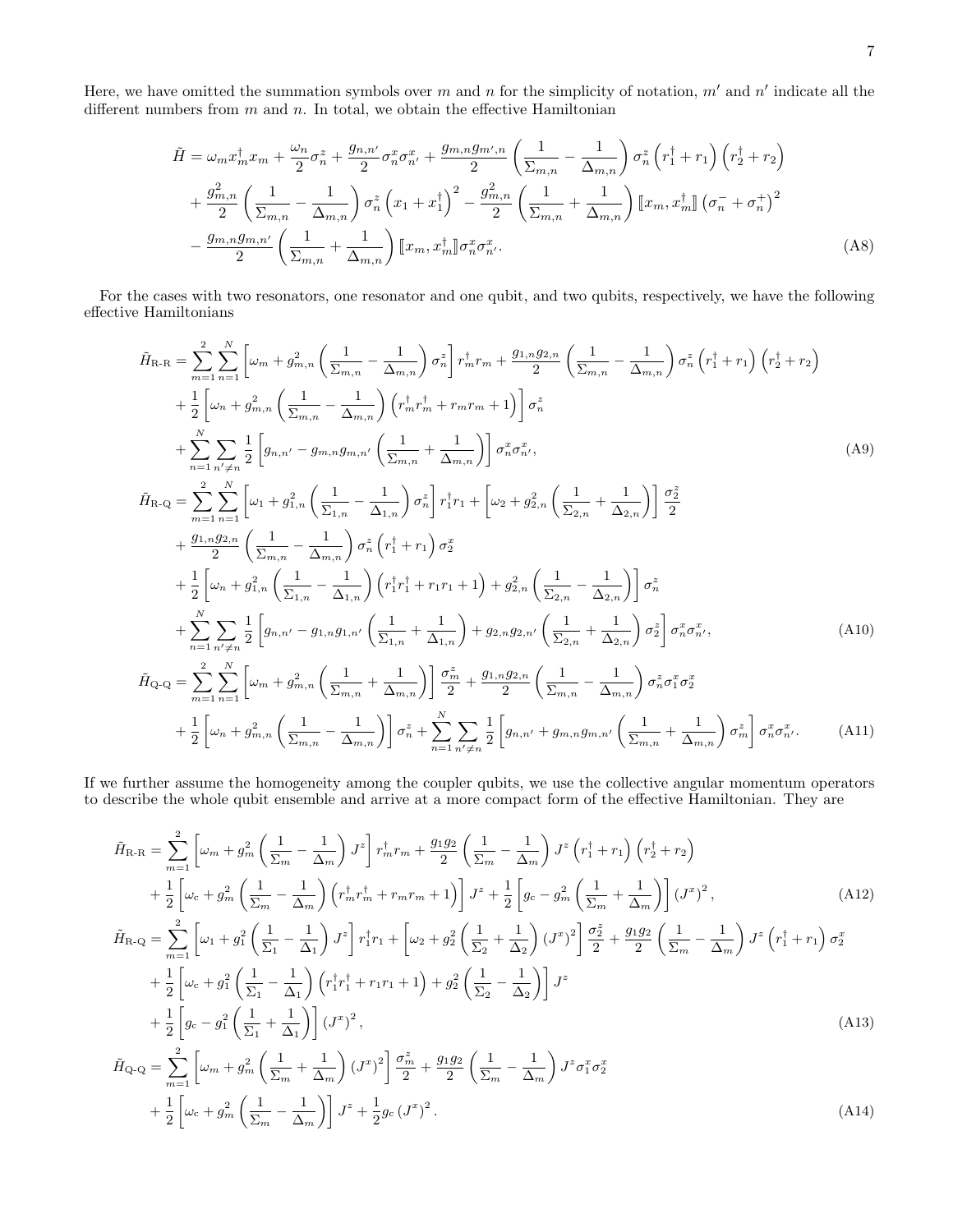## <span id="page-7-0"></span>Appendix B: Effective Hamiltonian with multiple layers

We consider a system with  $D$  layers of  $N$  homogeneous qubits, where any two adjacent layers are coupled by an XY-type interaction

$$
H = \sum_{m=1}^{2} \omega_m x_m^{\dagger} x_m + \sum_{d=1}^{D} \frac{\omega_c}{2} J_d^z + \sum_{d=1}^{D-1} g_c \left( J_d^+ J_{d+1}^- + J_d^- J_{d+1}^+ \right) + g_1 \left( x_1^{\dagger} + x_1 \right) J_1^x + g_2 \left( x_2^{\dagger} + x_2 \right) J_d^x. \tag{B1}
$$

By assuming that  $\langle J_d^z \rangle \approx -N/2$ , we introduce the following replacement of variables for large N [\[51–](#page-10-12)[55\]](#page-10-13)

$$
J_d^+ \approx \sqrt{N} a_d^{\dagger}, J_d^- \approx \sqrt{N} a_d, J_d^z = 2 a_d^{\dagger} a_d - N.
$$
 (B2)

This gives

$$
H = \sum_{m=1}^{2} \omega_m x_m^{\dagger} x_m + \sqrt{N} g_1 \left( x_1^{\dagger} + x_1 \right) \left( a_1^{\dagger} + a_1 \right) + \sqrt{N} g_2 \left( x_2^{\dagger} + x_2 \right) \left( a_d^{\dagger} + a_d \right) + \sum_{d=1}^{D} \omega_c a_d^{\dagger} a_d + \sum_{d=1}^{D-1} N g_1 \left( a_d^{\dagger} a_{d+1} + a_d a_{d+1}^{\dagger} \right).
$$
 (B3)

We note that the last term should be written as  $\sum_{d=1}^{D-1} Ng_q \left( a_d^{\dagger} + a_d \right) \left( a_{d+1}^{\dagger} + a_{d+1} \right)$  for an Ising-type interaction, described by  $g_c J_d^x J_{d+1}^x$ , between two adjacent layers.

Similar to the definition of magnons in a XY-type spin chain [\[56–](#page-10-14)[59\]](#page-10-15), we define

$$
a_k^{\pm} = \sqrt{\frac{2}{D+1}} \sum_{d=1}^{D} \sin\left(\frac{sk\pi}{D+1}\right) a_d^{\pm}.
$$
 (B4)

The Hamiltonian can be written as

$$
H_0 = \sum_{m=1}^{2} \omega_m x_m^{\dagger} x_m + \sum_{k=1}^{D} (\omega_c + 2g_k) a_k^{\dagger} a_k,
$$
 (B5)

$$
V = \sum_{m=1}^{2} \sum_{k=1}^{N} \underbrace{g_{m,k} \left( x_m^{\dagger} a_k + x_m a_k^{\dagger} \right)}_{V_1} + \underbrace{g_{m,k} \left( x_m^{\dagger} a_k^{\dagger} + x_m a_k \right)}_{V_2},
$$
 (B6)

where  $g_k = Ng_q \cos[k\pi/(D+1)], g_{m,k} =$  $\sqrt{N}g_m \sin\left[mk\pi/(D+1)\right]\sqrt{2/(D+1)}$ . For an Ising-type interaction, one may add  $\sum_{k=1}^{D} g_k \left( a_k^{\dagger 2} + a_k^2 \right)$  in  $H_0$ .

To derive the effective Hamiltonian, we apply the following unitary transformation

$$
U = \exp\left[\sum_{m=1}^{2} \sum_{k=1}^{D} \lambda_{m,k}^{-} \left(x_{m}^{\dagger} a_{k} - x_{m} a_{k}^{\dagger}\right) + \sum_{m=1}^{2} \sum_{k=1}^{D} \lambda_{m,k}^{+} \left(x_{m}^{\dagger} a_{k}^{\dagger} - x_{m} a_{k}\right)\right].
$$
 (B7)

We obtain

$$
\llbracket H_0, X_1 + X_2 \rrbracket = \lambda_{m,k}^- \left( \Delta_{m,n} - 2g_k \right) \left( x_m^+ a_k + x_m^- a_k^+ \right) + \lambda_{m,k}^+ \left( \Sigma_{m,n} + 2g_k \right) \left( x_m^+ a_k^+ + x_m^- a_k \right),\tag{B8}
$$

$$
\llbracket H_0, X_1 + X_2 \rrbracket = \left[ \lambda_{m,k}^- \Delta_{m,n} + 2 \left( \lambda_{m,k}^+ - \lambda_{m,k}^- \right) g_k \right] \left( x_m^+ a_k + x_m^- a_k^+ \right) + \left[ \lambda_{m,k}^+ \Sigma_{m,n} + 2 \left( \lambda_{m,k}^+ - \lambda_{m,k}^- \right) g_k \right] \left( x_m^+ a_k^+ + x_m^- a_k \right), \tag{B9}
$$

for the XY- and Ising-type interactions, respectively. The rest of the commutators are

$$
\llbracket V_1, X_1 \rrbracket = -\lambda_{m,k}^- \left\{ g_{m',k} \left( x_1^\dagger x_2 + x_1 x_2^\dagger \right) + g_{m,k} \left\{ x_m, x_m^\dagger \right\} - \left( g_{m,k} \left\{ a_k^\dagger, a_k \right\} + g_{m,k'} \left\{ a_k^\dagger a_{k'} + a_k a_{k'}^\dagger \right\} \right) \llbracket x_m, x_m^\dagger \rrbracket \right\} \tag{B10}
$$

$$
\begin{aligned}\n\llbracket V_1, X_2 \rrbracket &= \lambda_{m,k}^+ \left\{ g_{m',k} \left( x_1 x_2 + x_1^{\dagger} x_2^{\dagger} \right) + g_{m,k} \left\{ x_m^2 + x_m^{\dagger 2} \right\} + \left( g_{m,k} \left\{ a_k^{\dagger 2} + a_k^{-2} \right\} + g_{m,k'} \left\{ a_k^{\dagger} a_{k'} + a_k a_{k'}^{\dagger} \right\} \right) \llbracket x_m, x_m^{\dagger} \rrbracket \right\}, \quad \text{(B11)} \\
\llbracket V_2, X_1 \rrbracket &= -\lambda_{m,k}^- \left\{ g_{m',k} \left( x_1 x_2 + x_1^{\dagger} x_2^{\dagger} \right) + g_{m,k} \left\{ x_m^2 + x_m^{\dagger 2} \right\} - \left( g_{m,k} \left\{ a_k^{\dagger 2} + a_k^{-2} \right\} + g_{m,k'} \left\{ a_k^{\dagger} a_{k'} + a_k a_{k'}^{\dagger} \right\} \right) \llbracket x_m, x_m^{\dagger} \rrbracket \right\},\n\end{aligned}
$$

$$
\Psi_{2}, \Lambda_{1\parallel} = -\Lambda_{m,k} \left\{ g_{m',k} \left( x_{1} x_{2} + x_{1} x_{2} \right) + g_{m,k} \left( x_{m} + x_{m} \right) - \left( g_{m,k} \left( u_{k} + u_{k} \right) + g_{m,k'} \left( u_{k} u_{k'} + u_{k} u_{k'} \right) \right) \left[ x_{m}, x_{m} \right] \right\},
$$
\n(B12)

$$
\llbracket V_2, X_2 \rrbracket = \lambda_{m,k}^+ \left\{ g_{m',k} \left( x_1^\dagger x_2 + x_1 x_2^\dagger \right) + g_{m,k} \left\{ x_m, x_m^\dagger \right\} + \left( g_{m,k} \left\{ a_k^\dagger, a_k \right\} + g_{m,k'} \left\{ a_k^\dagger a_{k'} + a_k a_{k'}^\dagger \right\} \right) \llbracket x_m, x_m^\dagger \rrbracket \right\}.
$$
 (B13)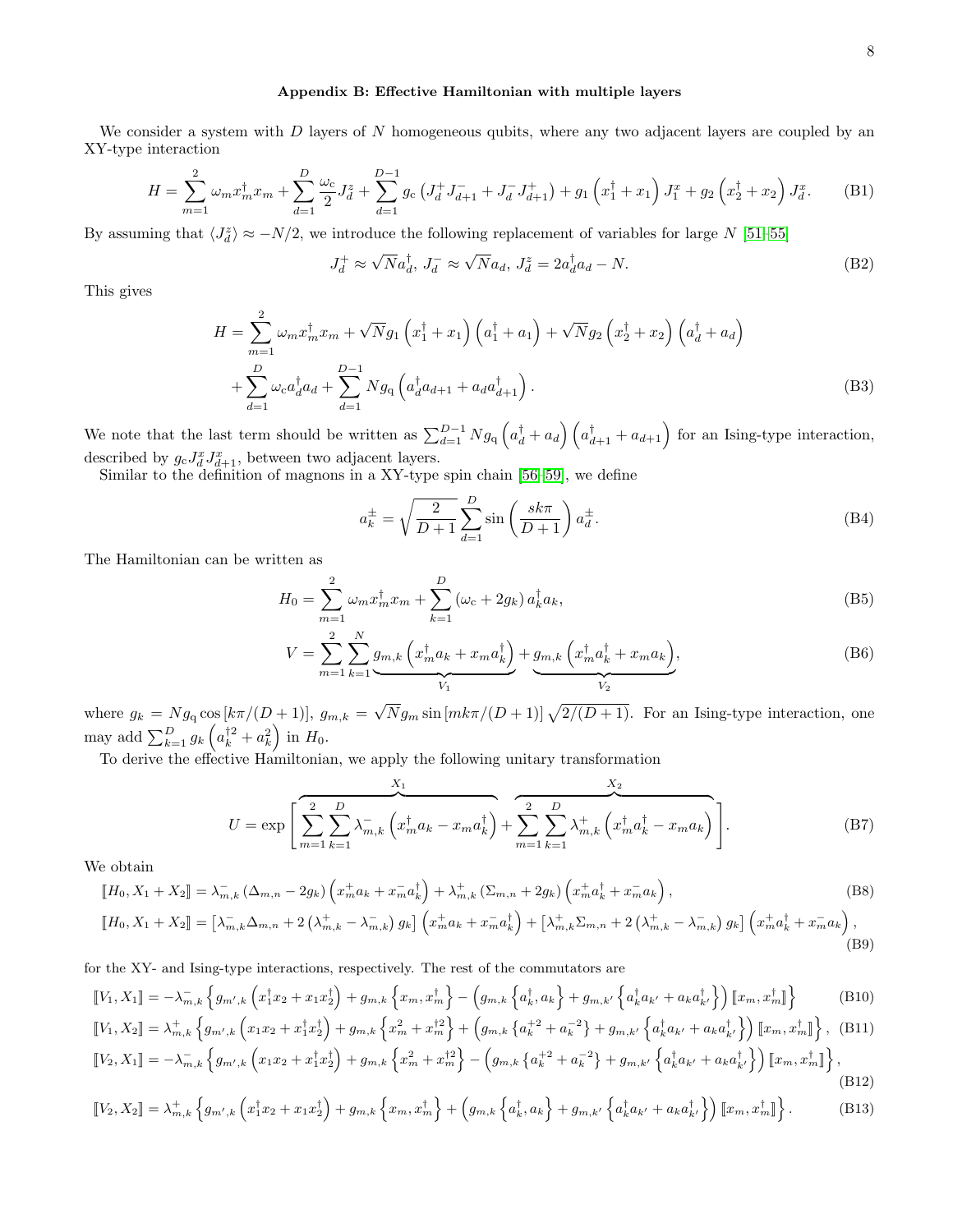As before, we have omitted the summation symbol in the above formulae for the simplicity of notation. The component-coupler interaction can be eliminated to the second-order accuracy if

$$
\lambda_{m,k}^- = -\frac{g_{m,n}}{(\Delta_{m,n} - 2g_k)}, \lambda_{m,k}^+ = -\frac{g_{m,n}}{(\Sigma_{m,n} + 2g_k)},
$$
\n(B14)

or

$$
\lambda_{m,k}^{-} \Delta_{m,n} + 2 \left( \lambda_{m,k}^{+} - \lambda_{m,k}^{-} \right) g_k = -g_{m,n}, \ \lambda_{m,k}^{+} \Sigma_{m,n} + 2 \left( \lambda_{m,k}^{+} - \lambda_{m,k}^{-} \right) g_k = -g_{m,n}, \tag{B15}
$$

which gives the following effective Hamiltonian

$$
\tilde{H} = \omega_m x_m^{\dagger} x_m + (\omega_c + 2g_k) a_k^{\dagger} a_k + g_k \left( a_k^{\dagger 2} + a_k^2 \right) \n+ \frac{1}{2} \left( \lambda_{m,k}^+ - \lambda_{m,k}^- \right) g_{m',k} \left( x_1 + x_1^{\dagger} \right) \left( x_2 + x_2^{\dagger} \right) + \frac{1}{2} \left( \lambda_{m,k}^+ - \lambda_{m,k}^- \right) g_{m,k} \left( x_m + x_m^{\dagger} \right)^2 \n+ \frac{1}{2} \left( \lambda_{m,k}^+ + \lambda_{m,k}^- \right) g_{m,k} \left( a_k + a_k^{\dagger} \right)^2 \left[ x_m, x_m^{\dagger} \right] + \frac{1}{2} \left( \lambda_{m,k}^+ + \lambda_{m,k}^- \right) g_{m,k'} \left( a_k^{\dagger} + a_k \right) \left( a_k^{\dagger} + a_{k'} \right) \left[ x_m, x_m^{\dagger} \right].
$$
\n(B16)

Here, the underlined term exists only for an Ising-type interaction.

- <span id="page-8-0"></span>[1] A. O. Niskanen, K. Harrabi, F. Yoshihara, Y. Nakamura, S. Lloyd, and J. S. Tsai, Quantum coherent tunable coupling of superconducting qubits, [Science](https://doi.org/10.1126/science.1141324) 316, 723 [\(2007\).](https://doi.org/10.1126/science.1141324)
- [2] J. M. Chow, A. D. Córcoles, J. M. Gambetta, C. Rigetti, B. R. Johnson, J. A. Smolin, J. R. Rozen, G. A. Keefe, M. B. Rothwell, M. B. Ketchen, and M. Steffen, Simple all-microwave entangling gate for fixed-frequency superconducting qubits, [Phys. Rev. Lett.](https://doi.org/10.1103/PhysRevLett.107.080502) 107, 080502 [\(2011\).](https://doi.org/10.1103/PhysRevLett.107.080502)
- [3] D. C. McKay, S. Filipp, A. Mezzacapo, E. Magesan, J. M. Chow, and J. M. Gambetta, Universal gate for fixedfrequency qubits via a tunable bus, [Phys. Rev. Applied](https://doi.org/10.1103/PhysRevApplied.6.064007) 6[, 064007 \(2016\).](https://doi.org/10.1103/PhysRevApplied.6.064007)
- [4] S. A. Caldwell, N. Didier, C. A. Ryan, E. A. Sete, A. Hudson, P. Karalekas, R. Manenti, M. P. da Silva, R. Sinclair, E. Acala, N. Alidoust, J. Angeles, A. Bestwick, M. Block, B. Bloom, A. Bradley, C. Bui, L. Capelluto, R. Chilcott, J. Cordova, G. Crossman, M. Curtis, S. Deshpande, T. E. Bouayadi, D. Girshovich, S. Hong, K. Kuang, M. Lenihan, T. Manning, A. Marchenkov, J. Marshall, R. Maydra, Y. Mohan, W. O'Brien, C. Osborn, J. Otterbach, A. Papageorge, J.-P. Paquette, M. Pelstring, A. Polloreno, G. Prawiroatmodjo, V. Rawat, M. Reagor, R. Renzas, N. Rubin, D. Russell, M. Rust, D. Scarabelli, M. Scheer, M. Selvanayagam, R. Smith, A. Staley, M. Suska, N. Tezak, D. C. Thompson, T.-W. To, M. Vahidpour, N. Vodrahalli, T. Whyland, K. Yadav, W. Zeng, and C. Rigetti, Parametrically activated entangling gates using transmon qubits, [Phys. Rev.](https://doi.org/10.1103/PhysRevApplied.10.034050) Applied 10[, 034050 \(2018\).](https://doi.org/10.1103/PhysRevApplied.10.034050)
- [5] F. Arute, K. Arya, R. Babbush, D. Bacon, J. C. Bardin, R. Barends, R. Biswas, S. Boixo, F. G. S. L. Brandao, D. A. Buell, B. Burkett, Y. Chen, Z. Chen, B. Chiaro, R. Collins, W. Courtney, A. Dunsworth, E. Farhi, B. Foxen, A. Fowler, C. Gidney, M. Giustina, R. Graff,

K. Guerin, S. Habegger, M. P. Harrigan, M. J. Hartmann, A. Ho, M. Hoffmann, T. Huang, T. S. Humble, S. V. Isakov, E. Jeffrey, Z. Jiang, D. Kafri, K. Kechedzhi, J. Kelly, P. V. Klimov, S. Knysh, A. Korotkov, F. Kostritsa, D. Landhuis, M. Lindmark, E. Lucero, D. Lyakh, S. Mandrà, J. R. McClean, M. McEwen, A. Megrant, X. Mi, K. Michielsen, M. Mohseni, J. Mutus, O. Naaman, M. Neeley, C. Neill, M. Y. Niu, E. Ostby, A. Petukhov, J. C. Platt, C. Quintana, E. G. Rieffel, P. Roushan, N. C. Rubin, D. Sank, K. J. Satzinger, V. Smelyanskiy, K. J. Sung, M. D. Trevithick, A. Vainsencher, B. Villalonga, T. White, Z. J. Yao, P. Yeh, A. Zalcman, H. Neven, and J. M. Martinis, Quantum supremacy using a programmable superconducting processor, Nature 574[, 505 \(2019\).](https://doi.org/10.1038/s41586-019-1666-5)

- [6] B. Foxen, C. Neill, A. Dunsworth, P. Roushan, B. Chiaro, A. Megrant, J. Kelly, Z. Chen, K. Satzinger, R. Barends, F. Arute, K. Arya, R. Babbush, D. Bacon, J. C. Bardin, S. Boixo, D. Buell, B. Burkett, Y. Chen, R. Collins, E. Farhi, A. Fowler, C. Gidney, M. Giustina, R. Graff, M. Harrigan, T. Huang, S. V. Isakov, E. Jeffrey, Z. Jiang, D. Kafri, K. Kechedzhi, P. Klimov, A. Korotkov, F. Kostritsa, D. Landhuis, E. Lucero, J. McClean, M. McEwen, X. Mi, M. Mohseni, J. Y. Mutus, O. Naaman, M. Neeley, M. Niu, A. Petukhov, C. Quintana, N. Rubin, D. Sank, V. Smelyanskiy, A. Vainsencher, T. C. White, Z. Yao, P. Yeh, A. Zalcman, H. Neven, and J. M. Martinis (Google AI Quantum), Demonstrating a continuous set of two-qubit gates for near-term quantum algorithms, [Phys. Rev. Lett.](https://doi.org/10.1103/PhysRevLett.125.120504) 125, [120504 \(2020\).](https://doi.org/10.1103/PhysRevLett.125.120504)
- [7] Y. Xu, J. Chu, J. Yuan, J. Qiu, Y. Zhou, L. Zhang, X. Tan, Y. Yu, S. Liu, J. Li, F. Yan, and D. Yu, High-fidelity, high-scalability two-qubit gate scheme for superconducting qubits, [Phys. Rev. Lett.](https://doi.org/10.1103/PhysRevLett.125.240503) 125, 240503 [\(2020\).](https://doi.org/10.1103/PhysRevLett.125.240503)
- [8] A. Bengtsson, P. Vikstål, C. Warren, M. Svensson,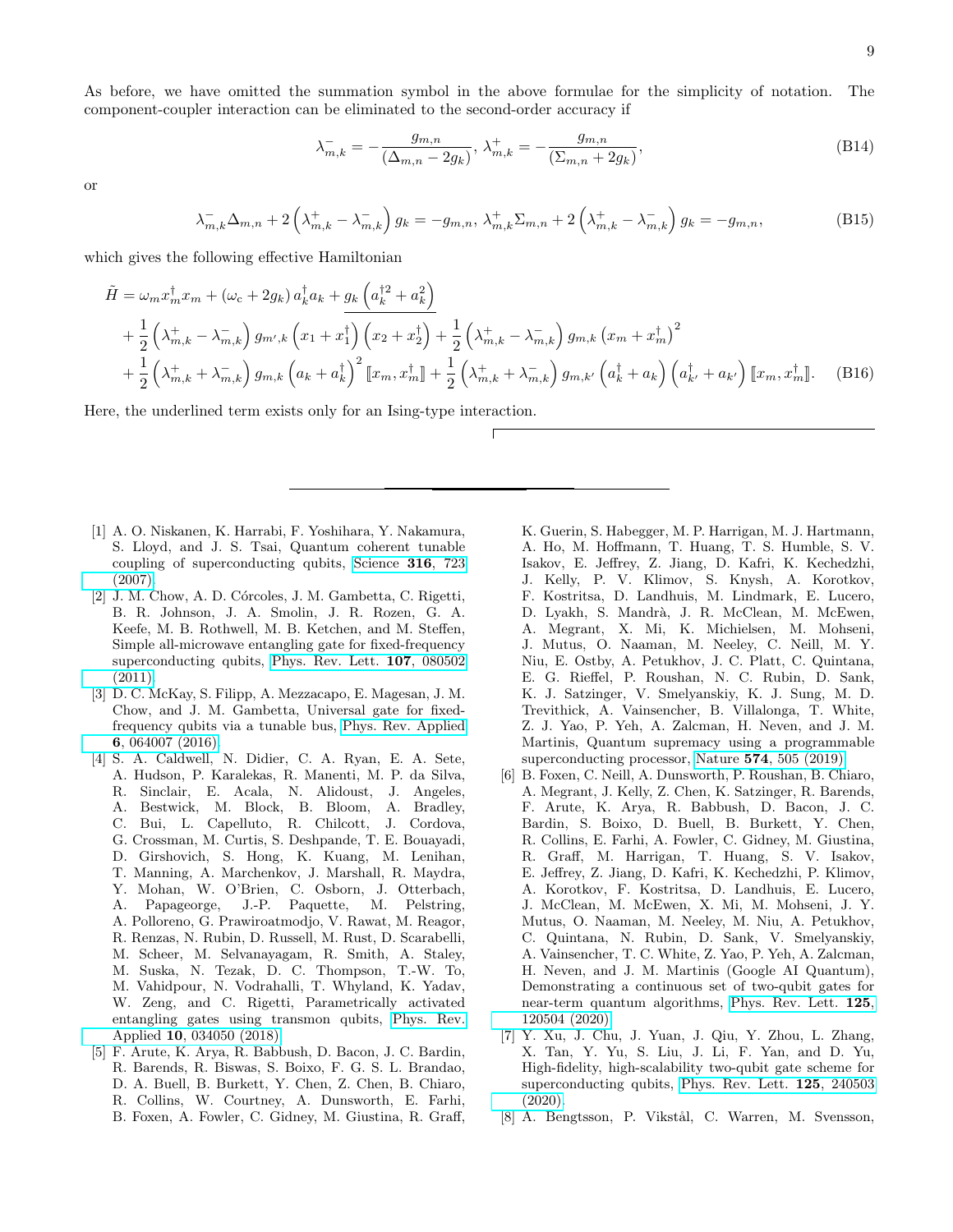X. Gu, A. F. Kockum, P. Krantz, C. Križan, D. Shiri, I.-M. Svensson, G. Tancredi, G. Johansson, P. Delsing, G. Ferrini, and J. Bylander, Improved success probability with greater circuit depth for the quantum approximate optimization algorithm, [Phys. Rev. Applied](https://doi.org/10.1103/PhysRevApplied.14.034010) 14, 034010 [\(2020\).](https://doi.org/10.1103/PhysRevApplied.14.034010)

- <span id="page-9-0"></span>[9] M. C. Collodo, J. Herrmann, N. Lacroix, C. K. Andersen, A. Remm, S. Lazar, J.-C. Besse, T. Walter, A. Wallraff, and C. Eichler, Implementation of conditional phase gates based on tunable zz interactions, [Phys. Rev. Lett.](https://doi.org/10.1103/PhysRevLett.125.240502) 125[, 240502 \(2020\).](https://doi.org/10.1103/PhysRevLett.125.240502)
- <span id="page-9-1"></span>[10] A. Blais, A. M. van den Brink, and A. M. Zagoskin, Tunable coupling of superconducting qubits, [Phys. Rev.](https://doi.org/10.1103/PhysRevLett.90.127901) Lett. 90[, 127901 \(2003\).](https://doi.org/10.1103/PhysRevLett.90.127901)
- [11] J. M. Gambetta, A. A. Houck, and A. Blais, Superconducting qubit with purcell protection and tunable coupling, [Phys. Rev. Lett.](https://doi.org/10.1103/PhysRevLett.106.030502) 106, 030502 (2011).
- [12] R. C. Bialczak, M. Ansmann, M. Hofheinz, M. Lenander, E. Lucero, M. Neeley, A. D. O'Connell, D. Sank, H. Wang, M. Weides, J. Wenner, T. Yamamoto, A. N. Cleland, and J. M. Martinis, Fast tunable coupler for superconducting qubits, [Phys. Rev. Lett.](https://doi.org/10.1103/PhysRevLett.106.060501) 106, 060501 [\(2011\).](https://doi.org/10.1103/PhysRevLett.106.060501)
- [13] Y. Chen, C. Neill, P. Roushan, N. Leung, M. Fang, R. Barends, J. Kelly, B. Campbell, Z. Chen, B. Chiaro, A. Dunsworth, E. Jeffrey, A. Megrant, J. Y. Mutus, P. J. J. O'Malley, C. M. Quintana, D. Sank, A. Vainsencher, J. Wenner, T. C. White, M. R. Geller, A. N. Cleland, and J. M. Martinis, Qubit architecture with high coherence and fast tunable coupling, [Phys.](https://doi.org/10.1103/PhysRevLett.113.220502) Rev. Lett. 113[, 220502 \(2014\).](https://doi.org/10.1103/PhysRevLett.113.220502)
- <span id="page-9-2"></span>[14] M. R. Geller, E. Donate, Y. Chen, M. T. Fang, N. Leung, C. Neill, P. Roushan, and J. M. Martinis, Tunable coupler for superconducting xmon qubits: Perturbative nonlinear model, Phys. Rev. A 92[, 012320 \(2015\).](https://doi.org/10.1103/PhysRevA.92.012320)
- <span id="page-9-3"></span>[15] C. P. Sun, L. F. Wei, Y.-x. Liu, and F. Nori, Quantum transducers: Integrating transmission lines and nanomechanical resonators via charge qubits, [Phys. Rev.](https://doi.org/10.1103/PhysRevA.73.022318) A 73[, 022318 \(2006\).](https://doi.org/10.1103/PhysRevA.73.022318)
- <span id="page-9-6"></span>[16] M. Mariantoni, F. Deppe, A. Marx, R. Gross, F. K. Wilhelm, and E. Solano, Two-resonator circuit quantum electrodynamics: A superconducting quantum switch, Phys. Rev. B 78[, 104508 \(2008\).](https://doi.org/10.1103/PhysRevB.78.104508)
- [17] S. J. Srinivasan, A. J. Hoffman, J. M. Gambetta, and A. A. Houck, Tunable coupling in circuit quantum electrodynamics using a superconducting charge qubit with a v-shaped energy level diagram, [Phys. Rev. Lett.](https://doi.org/10.1103/PhysRevLett.106.083601) 106[, 083601 \(2011\).](https://doi.org/10.1103/PhysRevLett.106.083601)
- <span id="page-9-7"></span>[18] A. Baust, E. Hoffmann, M. Haeberlein, M. J. Schwarz, P. Eder, J. Goetz, F. Wulschner, E. Xie, L. Zhong, F. Quijandría, B. Peropadre, D. Zueco, J.-J. García Ripoll, E. Solano, K. Fedorov, E. P. Menzel, F. Deppe, A. Marx, and R. Gross, Tunable and switchable coupling between two superconducting resonators, Phys. Rev. B 91[, 014515 \(2015\).](https://doi.org/10.1103/PhysRevB.91.014515)
- [19] F. Yan, P. Krantz, Y. Sung, M. Kjaergaard, D. L. Campbell, T. P. Orlando, S. Gustavsson, and W. D. Oliver, Tunable coupling scheme for implementing highfidelity two-qubit gates, [Phys. Rev. Applied](https://doi.org/10.1103/PhysRevApplied.10.054062) 10, 054062 [\(2018\).](https://doi.org/10.1103/PhysRevApplied.10.054062)
- [20] P. Mundada, G. Zhang, T. Hazard, and A. Houck, Suppression of qubit crosstalk in a tunable coupling superconducting circuit, [Phys. Rev. Applied](https://doi.org/10.1103/PhysRevApplied.12.054023) 12, 054023 [\(2019\).](https://doi.org/10.1103/PhysRevApplied.12.054023)
- [21] X. Li, T. Cai, H. Yan, Z. Wang, X. Pan, Y. Ma, W. Cai, J. Han, Z. Hua, X. Han, Y. Wu, H. Zhang, H. Wang, Y. Song, L. Duan, and L. Sun, Tunable coupler for realizing a controlled-phase gate with dynamically decoupled regime in a superconducting circuit, [Phys.](https://doi.org/10.1103/PhysRevApplied.14.024070) Rev. Applied 14[, 024070 \(2020\).](https://doi.org/10.1103/PhysRevApplied.14.024070)
- <span id="page-9-4"></span>[22] X. Y. Han, T. Q. Cai, X. G. Li, Y. K. Wu, Y. W. Ma, Y. L. Ma, J. H. Wang, H. Y. Zhang, Y. P. Song, and L. M. Duan, Error analysis in suppression of unwanted qubit interactions for a parametric gate in a tunable superconducting circuit, [Phys. Rev. A](https://doi.org/10.1103/PhysRevA.102.022619) 102, [022619 \(2020\).](https://doi.org/10.1103/PhysRevA.102.022619)
- <span id="page-9-5"></span>[23] R. H. Dicke, Coherence in spontaneous radiation processes, Phys. Rev. 93[, 99 \(1954\).](https://doi.org/10.1103/PhysRev.93.99)
- <span id="page-9-8"></span>[24] Q.-M. Chen, Y.-x. Liu, L. Sun, and R.-B. Wu, Tuning the coupling between superconducting resonators with collective qubits, Phys. Rev. A 98[, 042328 \(2018\).](https://doi.org/10.1103/PhysRevA.98.042328)
- <span id="page-9-9"></span>[25] M. O. Scully, Single photon subradiance: Quantum control of spontaneous emission and ultrafast readout, [Phys. Rev. Lett.](https://doi.org/10.1103/PhysRevLett.115.243602) 115, 243602 (2015).
- <span id="page-9-10"></span>[26] J. M. Fink, R. Bianchetti, M. Baur, M. Göppl, L. Steffen, S. Filipp, P. J. Leek, A. Blais, and A. Wallraff, Dressed collective qubit states and the tavis-cummings model in circuit qed, [Phys. Rev. Lett.](https://doi.org/10.1103/PhysRevLett.103.083601) 103, 083601 (2009).
- [27] S. Filipp, A. F. van Loo, M. Baur, L. Steffen, and A. Wallraff, Preparation of subradiant states using local qubit control in circuit qed, [Phys. Rev. A](https://doi.org/10.1103/PhysRevA.84.061805) 84, 061805 [\(2011\).](https://doi.org/10.1103/PhysRevA.84.061805)
- [28] S. Filipp, M. Göppl, J. M. Fink, M. Baur, R. Bianchetti, L. Steffen, and A. Wallraff, Multimode mediated qubitqubit coupling and dark-state symmetries in circuit quantum electrodynamics, [Phys. Rev. A](https://doi.org/10.1103/PhysRevA.83.063827) 83, 063827  $(2011)$ .
- [29] M. Delanty, S. Rebić, and J. Twamley, Superradiance and phase multistability in circuit quantum electrodynamics, New J. Phys. 13[, 053032 \(2011\).](http://stacks.iop.org/1367-2630/13/i=5/a=053032)
- [30] A. F. van Loo, A. Fedorov, K. Lalumière, B. C. Sanders, A. Blais, and A. Wallraff, Photon-mediated interactions between distant artificial atoms, [Science](https://doi.org/10.1126/science.1244324) 342, 1494 [\(2013\).](https://doi.org/10.1126/science.1244324)
- [31] J. Mlynek, A. Abdumalikov, C. Eichler, and A. Wallraff, Observation of dicke superradiance for two artificial atoms in a cavity with high decay rate, [Nature](https://doi.org/10.1038/ncomms6186) [Communications](https://doi.org/10.1038/ncomms6186) 5, 5186 (2014).
- [32] R. Ma, B. Saxberg, C. Owens, N. Leung, Y. Lu, J. Simon, and D. I. Schuster, A dissipatively stabilized mott insulator of photons, Nature 566[, 51 \(2019\).](https://doi.org/10.1038/s41586-019-0897-9)
- [33] C. Song, K. Xu, H. Li, Y.-R. Zhang, X. Zhang, W. Liu, Q. Guo, Z. Wang, W. Ren, J. Hao, H. Feng, H. Fan, D. Zheng, D.-W. Wang, H. Wang, and S.-Y. Zhu, Generation of multicomponent atomic schrödinger cat states of up to 20 qubits, Science 365[, 574 \(2019\).](https://doi.org/10.1126/science.aay0600)
- [34] Y. Ye, Z.-Y. Ge, Y. Wu, S. Wang, M. Gong, Y.-R. Zhang, Q. Zhu, R. Yang, S. Li, F. Liang, J. Lin, Y. Xu, C. Guo, L. Sun, C. Cheng, N. Ma, Z. Y. Meng, H. Deng, H. Rong, C.-Y. Lu, C.-Z. Peng, H. Fan, X. Zhu, and J.-W. Pan, Propagation and localization of collective excitations on a 24-qubit superconducting processor, [Phys. Rev. Lett.](https://doi.org/10.1103/PhysRevLett.123.050502) 123[, 050502 \(2019\).](https://doi.org/10.1103/PhysRevLett.123.050502)
- [35] Z. Yan, Y.-R. Zhang, M. Gong, Y. Wu, Y. Zheng, S. Li, C. Wang, F. Liang, J. Lin, Y. Xu, C. Guo, L. Sun, C.-Z. Peng, K. Xia, H. Deng, H. Rong, J. Q. You, F. Nori, H. Fan, X. Zhu, and J.-W. Pan, Strongly correlated quantum walks with a 12-qubit